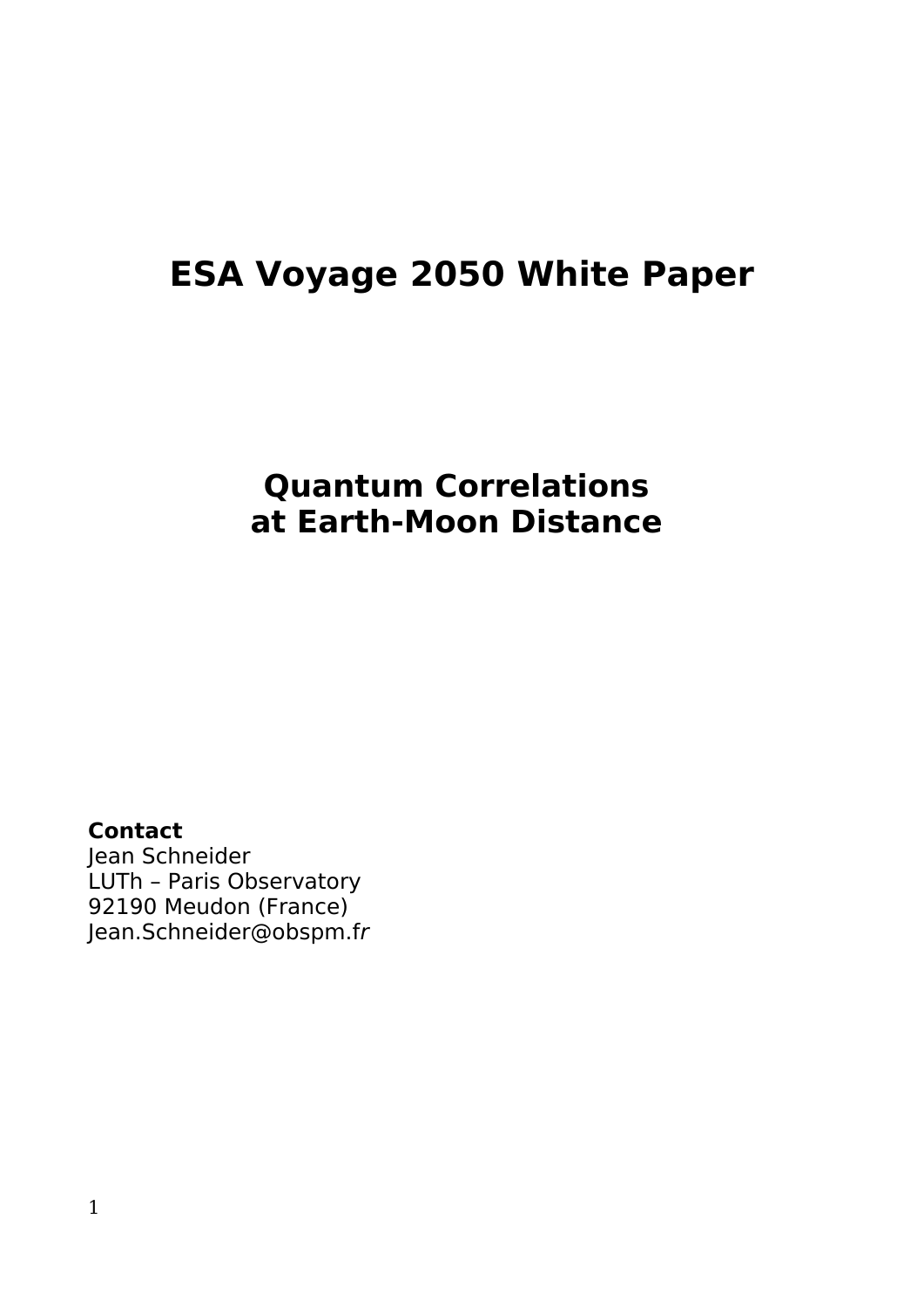### **Abstract**

Standard Quantum Physics states that the outcome of measurements for some distant entangled subsystems are instantaneously statistically correlated, whatever their mutual distance. This correlation presents itself as if there were a correlation at a distance with infinite speed. It is expressed by the Bell Theorem. It has been experimentally verified over distances up to 1200 km (Yin et al. 2017) with a time resolution of a few picosecond, which can be translated into an apparent effective correlation speed larger than  $10<sup>7</sup>c$ .

The purpose of the present White Paper is to discuss the scientific interest and the feasibility to extend the correlation distance up to the Earth-Moon distance, i.e.  $2 \ 10^4$  times larger than in present experiments.

We are thus led to propose to install on the Moon a polarimter and a high performance photon detector with a high temporal resolution.

Such an exploratory experiment would provide new tests of Quantum Physics and could perhaps discriminate between standard Quantum Physics and for instance the Bohmian theory.

#### **Introduction**

Quantum Measurement is, with the irreversibility of time, one of the most profound problems of Physics. It has direct connections with philosophy since it raises the question of the nature of Knowledge and illustrates the debate between essentialism (knowledge unveils the secrets of nature) and constructivism (there are only observables and « nature » is nothing but an abstract construction). Quantum physics is presently the most robust Fundamental Theory. Contrary to General Relativity which is at the verge to be modified if Dark Energy is confirmed, it has remain unchanged since its creation in the late 20's, in spite of several attempts to modify it (addition of a dissipative term in the Schrödinger equation (Hameroff-Nanopoulos), Spontaneous Localization, Bohm-de Broglie-Vigier subquantum medium). The paradoxical nature quantum measurement has appeared with the Born principle that the outcome is not predictible. This has as consequence that the outcome of measurements on two subsystems of a system are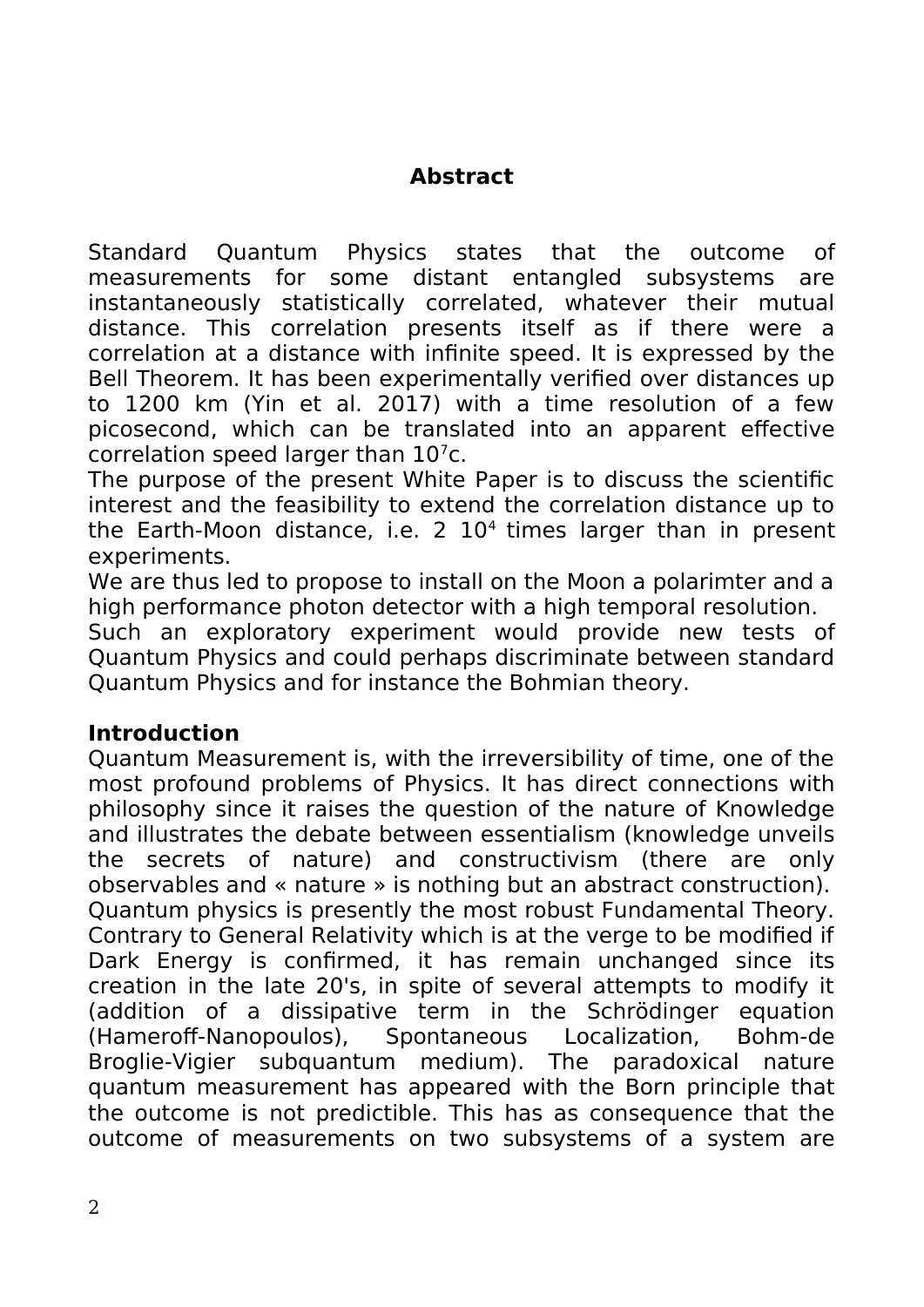correlated in a non classical way. Non classical means here that the hypothesis of local hidden variables leads to predictions in contradiction with standard Quantum Physics.

#### **The problem**

There is no internal logical contradiction in Quantum Physics and up to now no contradiction with experimental results. The problem of Quantum Physics raised by several physicists rather resides in the contradictions between Quantum Measurement Theory and everyday life intuition and some philosophical prejudices. One of the paradoxes is the description of a measurement coming from the Von Meuman state vector reduction axiom. If the measuring apparatus is described as a physical system represented by a state vector and the measurement by an interaction represented by an interaction hamiltonian, the final state of the apparatus is a superposition of states representing the measurement results, contrary to the fact that single measurements have single outcomes.

This situation has led to several alternative theories such as the Bohm-Vigier theory of non local hidden variable carried by a « subquantume» medium (Bohm-Vigier) and the « spontaneous collapse » theory (Ghirardi, Rimini and Weber 1986). In a vein completely different from a Bohmian-like Theory, let us mention the possibility of a gravitationally induced collapse of the state vector (Penrose 1996). It touches the rôle of classical space in Quantum Theory, one of the most profond aspects of Quantum Theory, This unclear relation between classical space and Quantum Physics was already pointed by N. Bohr's claims that « Quantum Physics transcends [classical] space and time ». This would have probable consequences for a quantum treatment of gravity.

## **Present experimental test of Quantum Meausrement Theory**

According the standard Quantum Physics postulates, there is no limit in the above mentionned correlation distance. The correlation at-a-distance has been experimentally proven up to 18 km (Salart et al 2008) and more recently up to 1200 km (Yin et al. 2017). The question one may raise is « does the validity of the correlation at a distance hold for any distance up tu infinity, or is there a limiting distance? » A limiting distance would constitute a new Fundamental Constant and would force to change these postulates. It is not unreasonable to consider the possibility that at some distance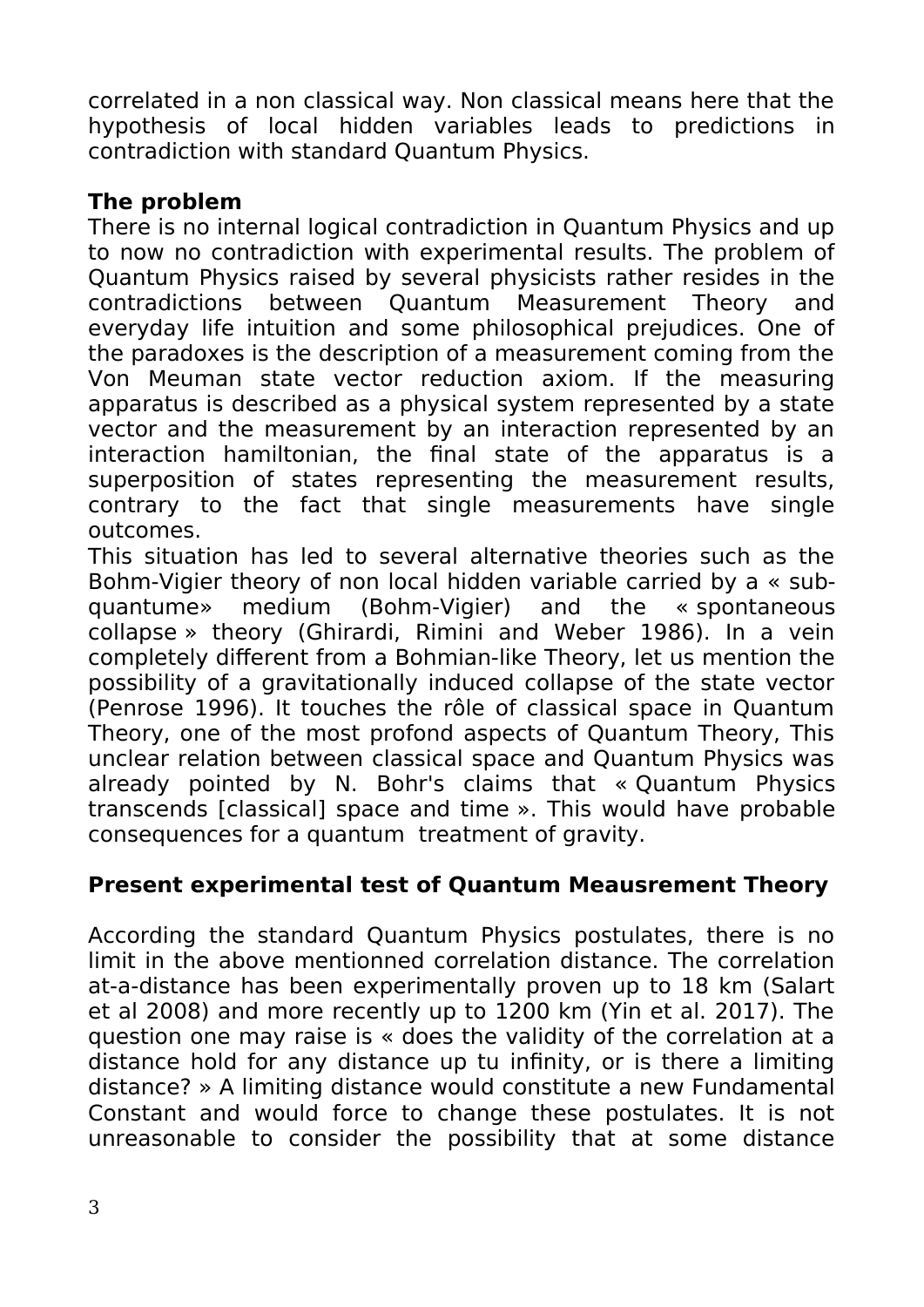instantaneous correlations may disappear. Are we indeed really ready to accept that it is valid up to infinity? In the Bohm-Vigier theory where correlations are carried by a « sub-quantum » medium, the only constraint is that the transportation speed is larger than the present experimental limit  $(10^7 \text{ c})$  in case of the Salart et al (2008) experiment).



*Illustration 1.: Salart et al (2008) Bell-type correlation experiment*

There is no fundamental principle in the Bohm-Vgier theory requiring that this speed is infinite.

Salart et al (2008) express the correlation in terms of speed of some propagation, which would imply that « something » propagates. But from a conceptual point of view one has to dissociate a propagation speed V from a possible distance upper limit D. Four options are a priori possible:

- Correlation distance extended up to infinity, instanteneously (i.e. with zero time delay): it is the prediction of standard Quantum Theory, but also possible for instance in a Bohmian Theory.
- Instantaneous correlation distance limited to some value D (with for instance a correlation factor damping exponentially with a length scale D). The « speed of propagation » of correlation would then be infinite.
- Infinite correlation distance, but with a finite speed of propagation V.
- Finite correlation distance, with a finite speed of propagation V

A Bohmian-like Theory would be compatible with the last three options.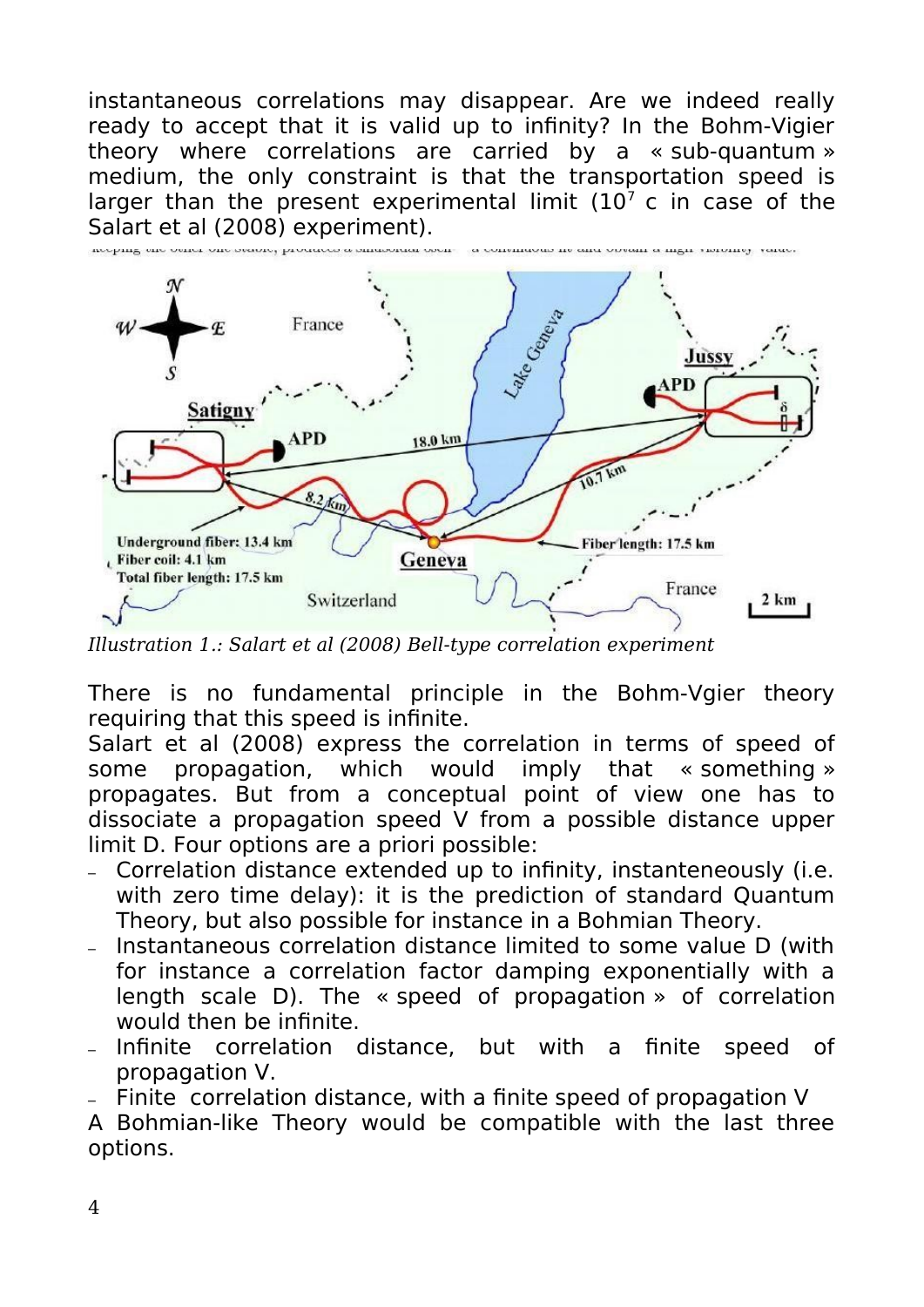#### **What distance scale or « speed of propagation » of non standard correlations?**

One may wonder if there can be a priori theoretical estimates for a distance scale D or a speed of propagation V of non standard correlations. Playing only with the usual fundamental constants h, c and G can only give  $V = c$  or  $V = \infty$  and  $D =$  Planck length  $10^{-33}$  cm. Playing in addition with less fundamental constants like the quark mass  $m_q$  allows to multiply these values by any arbitrary power N of the dimensionless constant  $Gm_q^2/hc \sim 10^{-39}$ . For small values of N like -1 or +1 one gets  $V = 10^{1/39}$  c and  $D = 10^{33+1/39}$  cm. Another source of a priori estimates for the distance scale D could come from possible non standard theories or phenomena like short-scale « fifth » force ( $D=$  a few cm to a few meter), the MOND theory as an alternative theory to dark matter ( $D \sim 1$ Mpc, Soussa and Woodward 2003), the Pioneer Anomaly ( $D \sim 10$  AU) or the distance  $D = cT = 10$  Mpc derived from the time scale T =  $10^8$  yr for the « spontaneous collapse» (Ghirardi, Remini and Weber 1986). As one can see, the span of possible a priori predictions has no solid constraint and only experiment may eventually provide a

## constraint.

#### **A proposed experimental approach.**

If, like in the three last above-mentionned options, the correlation does **not** extend to infinity with zero delay, the measured correlation must differ from the standard quantum prediction for a given time resolution  $\Delta T$  beyond a certain distance D. This deviation from quantum predictions would be easier to detect (or vice-versa the confirmation of standard quantum prediction would gain in solidity) with increasing distance between the two photon detectors.

I therefore propose to extend as much as possible the distances at which quantum correlations are experimentally tested.

#### **On Earth,**

On Earth, beyond limitations given by the propagation of photons in optical fibers, one faces an absolution limitation, the finite Earth dimension. The largest distance between two points is 13,000 km. Here we propose to make experimental test of coorelations over larger distances made possible thanks to spacecrafts.

#### **Beyond Earth**

A few proposals have already proposed to test Bell inequalities in space, for instance by using the International Space Station (Ursin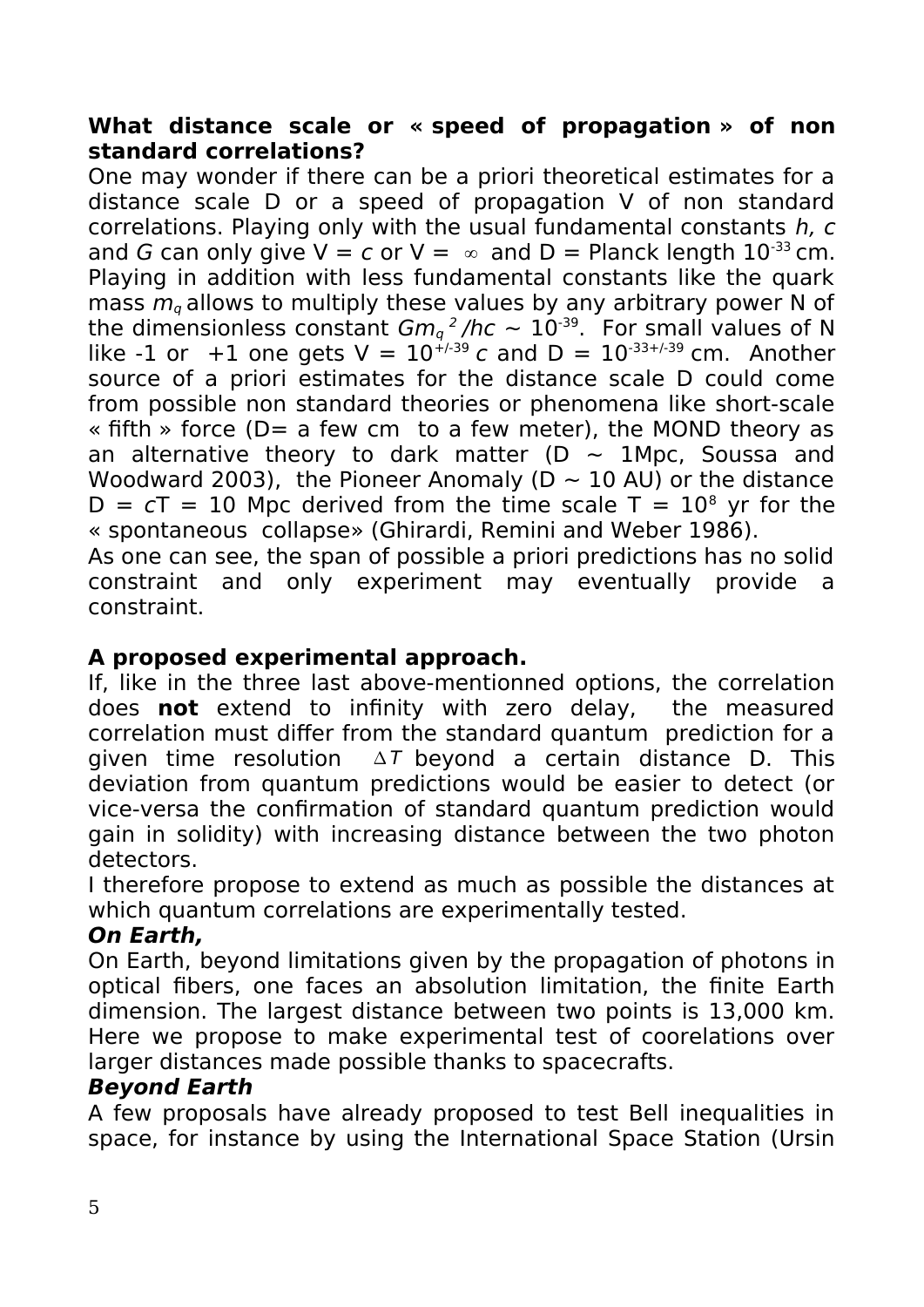et al 2008, Kaltenbaek et al 2003, Pfennigbauer et al 2005).

Here, after a proposal in 2009 (Schneider 2009), I propose to use a **Lunar base** to make similar experiments. The gain in distance compared to the ISS would be a factor 1000.

An intermediaite step.

One could just think of a set up similar to standard terrestrial setups, but with one arm pointing toward a mirror on the Moon, like for instance in the Lunar laser ranging experiments such as MéO at Observatoire de la Côte d'Azur. Both photon detection swould take place on Earth at a distance of at most of a few thousand kilometers. The detection itself would not take place on the Moon and according to standard Quantum Measurement theory, the correlation distance (i.e. the distance between the two detectors) would not be larger than a few thousand kilometers, in spite of a voyage of 2×350,000=700,000 km for one of the two photons. Nevertheless, if in a Bohmian-like theory the correlation distance is shorter than a few hundred thousand km, the measured entanglement correlation would not agree with the prediction of standard Quantum Theory. In spite of not being a true space experiment, it would constitute a preliminary step.

A final set-up

In a final set-up, a powerful laser source is installed on Earth, with one branch pointing toward the Moon. In a future Lunar base a polarimeter and a photo detector for be installed on the Moon. The other branch, with a second polarimeter and detector would be on Earth. The experiment would consist in measuring the statistical correlation between photons counts as a function of the relative orientation of polarizers, like in the classical Salert et al (2008) experiment.

The infrastructure provided by the future ESA Moon Village would make the installation on the Moon easy.

Another promising frame is the NASA Lunar Science Institute NLSI for which in Europe at least in France a NASA affiliated French Lunar Science Institute.

#### **Beyond the Moon**

Beyond the Moon, Kaltenbaek et al (2003) have already proposed to make correlation experiments with a **Martian base**. The advantage is the gain in distance (a factor at least 200), But a complex Martian base required for such an experiment cannot be forseen before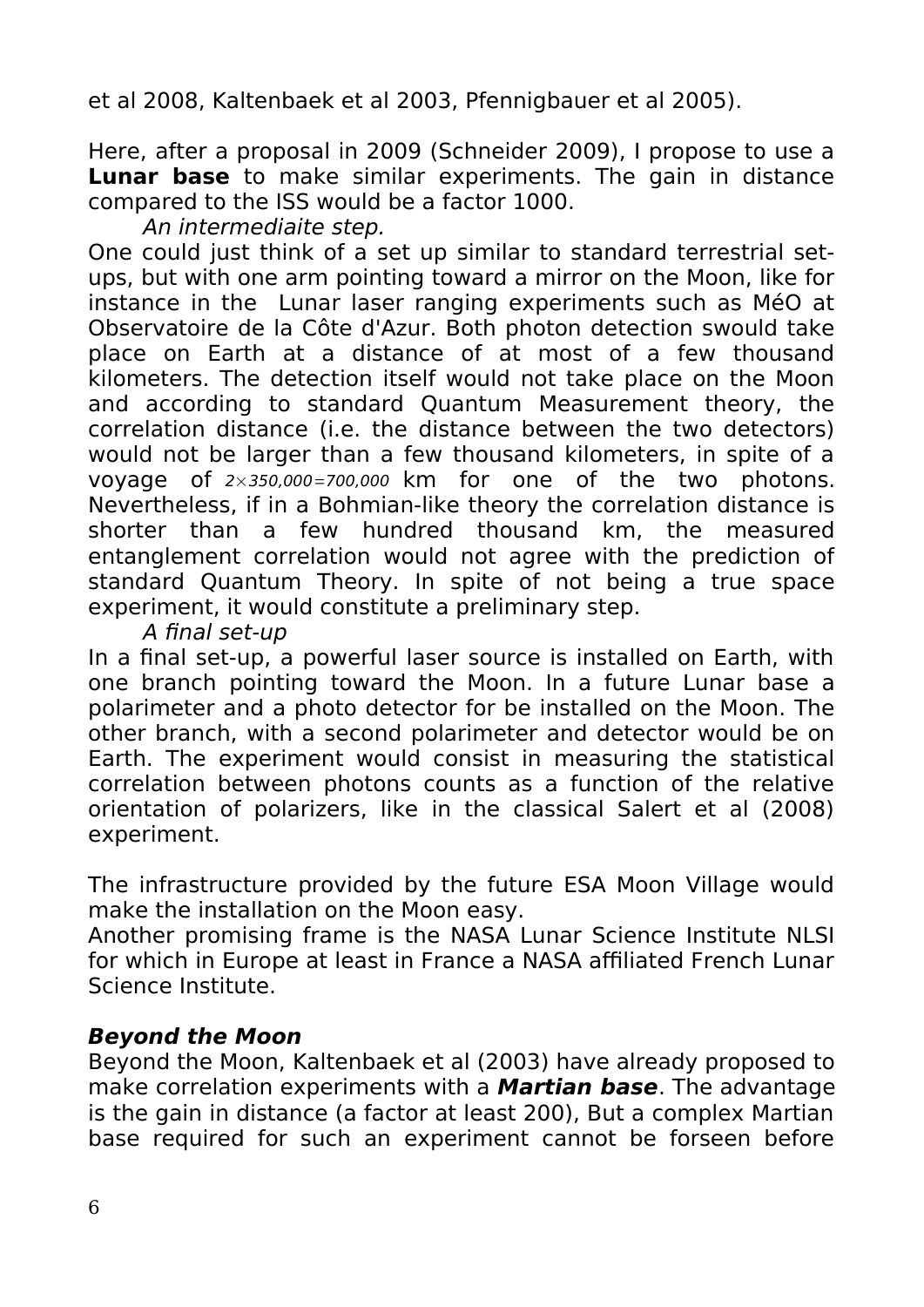#### many decades.

Another possibility would perhaps be provided by the **LISA** project of the European Space Agency where laser links will exist between three spacecrafts separated by 5 millions km. Our proposal is then to use polarized lasers and to install orientable polarizers in two spacrafts and a source of correlated pairs of photons on the third spacecraft. Compared to Earth-Moon correlations the gain in distance would be a factor 20.

#### **Worldwilde context**

The ESA's Moon Vilage intitiative would provide all the infrastructure need to perform the experiment. Since Cao et al. (2018) envison to perform a similar experiemnt using the Earth-Moon L4 or L5 Lagrange point, a collaboration with them would be a natural next step. On the other side, since the correlation has to be made with detectors on the Earth, Institudes performing Bell-type correlation on Earth like the Brossel Kastler Laboratory in Paris and the Institut d'Optique in Orsay (France) would be natural partner.

#### **Conclusion**

Whatever the result of an Earth-Moon correlation experiment, it would open the greatest breakthrough in Physics since the invention of Quantum Theory. In particular it would help understanding the rôle of classical space in Quantum Physics, with possible consequences for the quantum treatment of gravity. Even if they were negative in the sense that they do not find a distance dependance of quantum correlations they would anyway improve space-based quantum communication.

### **References**

Cao Y. et al. 2018. Bell Test over Extremely High-Loss Channels: Towards Distributing Entangled Photon Pairs between Earth and the Moon Phys. Rev. Lett. 120, 140405

Ghirardi G,, A. Remini A., and T. Weber T. 1986. , Phys. Rev. D 34, 470

Kaltenbaek R. Aspelmeyer M., Jennewein Th. et al. 2003. Proof-of-Concept Experiments for Quantum Physics in Space. SPIE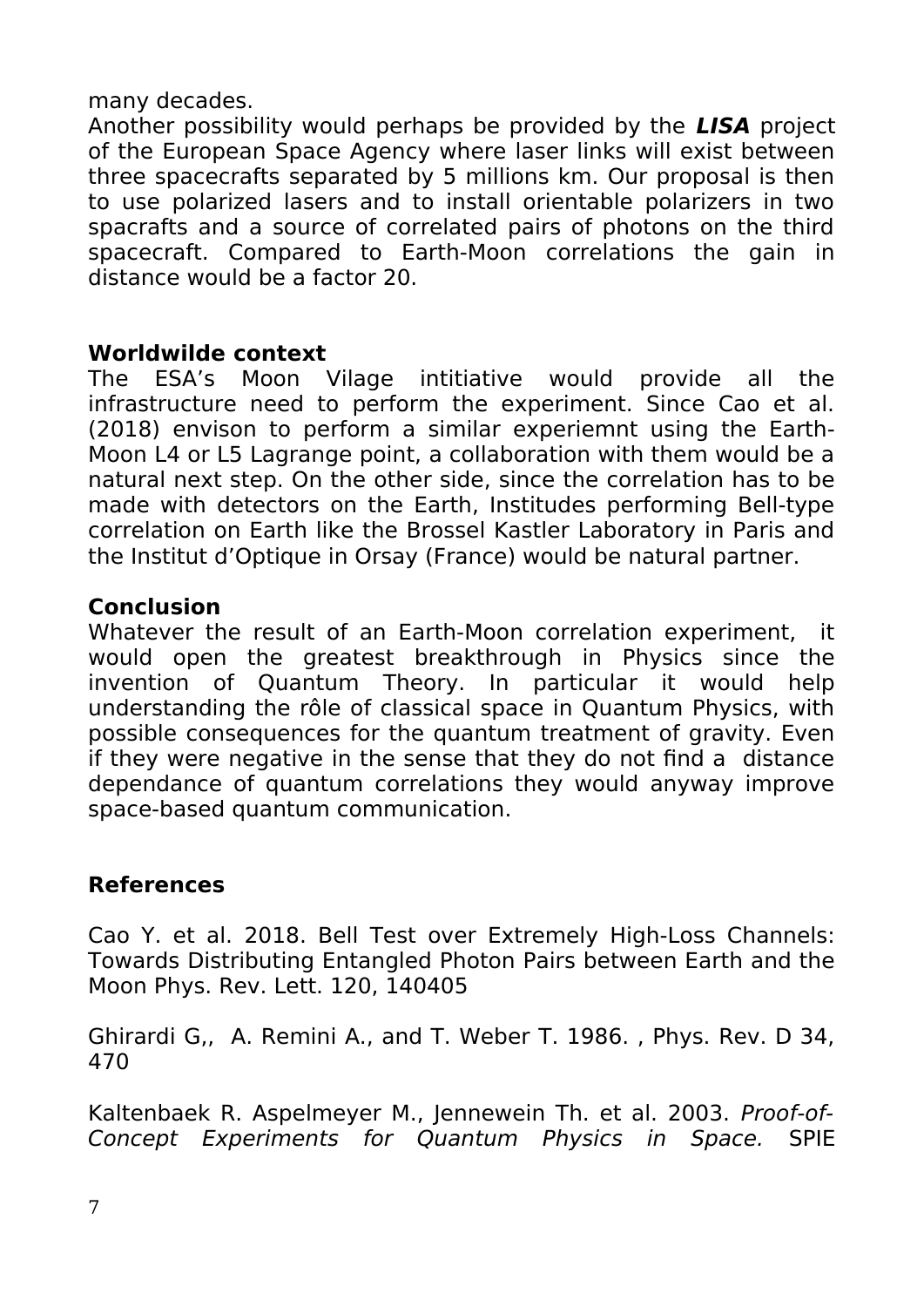Proceedings on Quantum Communications and Quantum Imaging (2003). quant-ph/0308174

Pfennigbauer M., Aspelmeyer M., Leeb W. et al., 2005. Satellite-based quantum communication terminal employing stateof-the-art technology Journal of Optical Networking 4. 549

Penrose R. 1996, On Gravity's Role in Quantum State Reduction, General Relativity and Gravitation 28, 581

Salart D., Baas A., Branciard C. et al. 2008. Testing spooky action at a distance. Nature, 454, 861http://gphys.obspm.fr/LesHouches2009/ Home.html

Schneider J. 2009. Constraining the correlation distance in quantum measurements from the Moon

Paper presented at the Workshp Gravitation and Fundamental Physics in Space GPhyS "Kick-Off " Colloquium - Les Houches, Oct. 2009 [\(http://gphys.obspm.fr/LesHouches2009/Home.html](http://gphys.obspm.fr/LesHouches2009/Home.html) ) Available at<http://luth7.obspm.fr/Les-Houches09-Schneider.pdf>

Soussa M. and Woodard R. 2003. A nonlocal metric formulation of MOND. Class. And Quantum Gravity. 20, 2737

Ursin R., Jennewein Th., Kofler J. et al. 2008. Space-QUEST: Experiments with quantum entanglement in space. 59th International Astronautical Congress (IAC) 2008. quant-phys/0806.0945

Yin J. et al. 2017. Satellite-based entanglement distribution over 1200 kilometers. Science,356, 1140